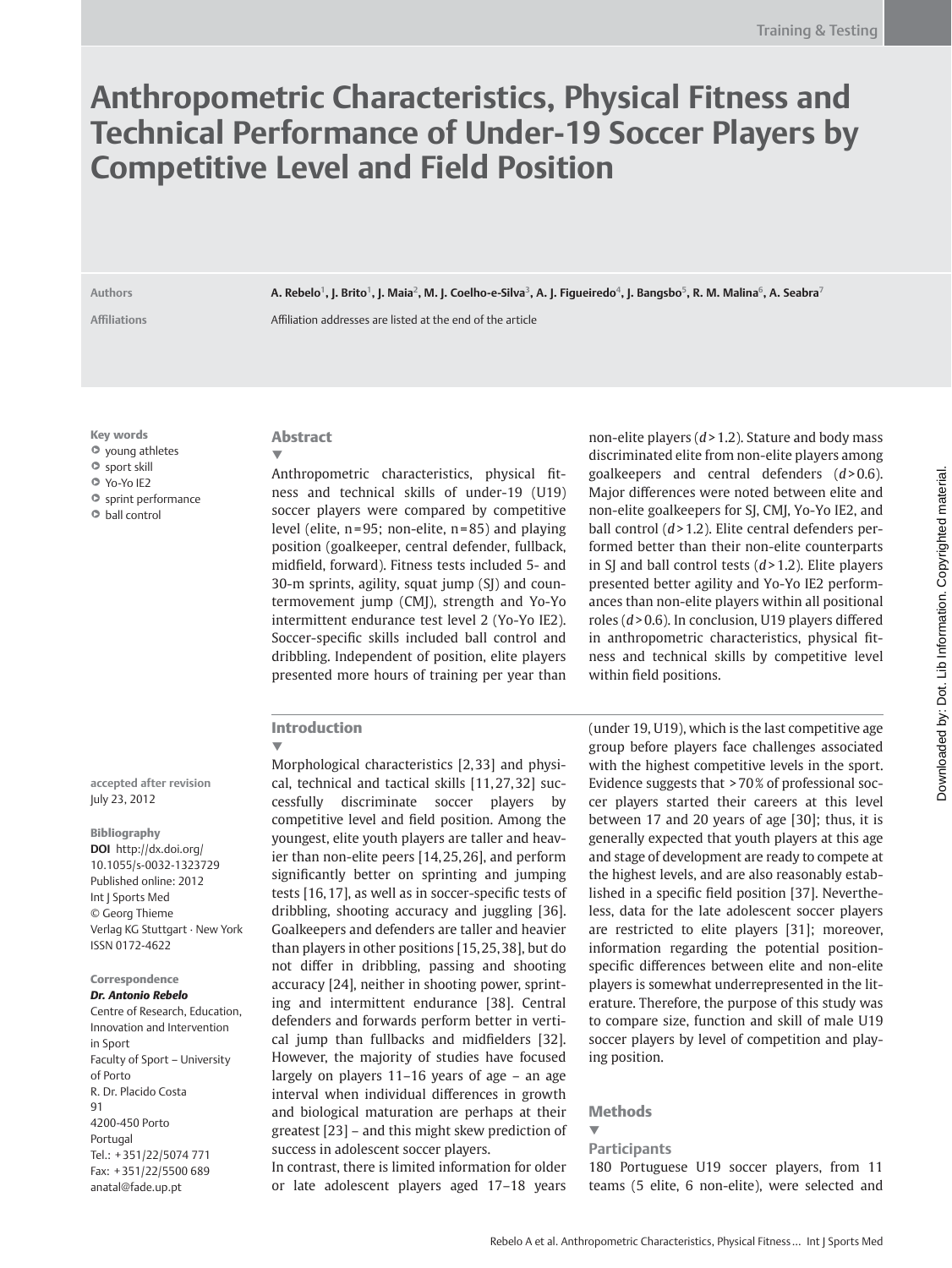divided into an elite group ( $n = 95$ ) competing in the first division of the national U19 youth league, and a non-elite group  $(n = 85)$ competing in a regional division. Players were also classified by playing position: goalkeepers (n=18; elite/non-elite: 9/9), central defenders (n = 26; 13/13), fullbacks (n = 27; 14/13), midfielders (n=68; 38/30), and forwards (n=41; 21/20). Strikers and wing position players were combined as "forwards", since it is very common for boys to play both wing and/or striker positions at youth level in Portugal. Most teams play with a  $4 \times 3 \times 3$  formation, with rotation of players on the forward line. On the other hand, it is not that common for inside midfielders to play on the wing. The study was conducted in accordance with accepted ethical standards [19] and was approved by the Scientific Committee of the Faculty of Sport of the University of Porto and by the club officials. Players and their parents or legal guardians provided informed consent.

#### **Protocol**

 All players were evaluated in December 2008 and January 2009 at the University of Porto. The protocol included an interview, anthropometry, and a series of physical fitness and soccer-skill tests. Players were interviewed regarding the number of years of involvement in soccer and hours per week of regular training throughout a competitive season. Each player was tested on 2 occasions within a 1-week period. Anthropometric dimensions and soccer-specific skills, speed and agility were measured during the initial visit. Isokinetic muscular strength, jumping tests and intermittent endurance performances were assessed during the second visit. With the exception of anthropometry and isokinetic muscular strength, all tests were administered outdoors on a soccer field with artificial grass. Prior to testing of physical capacities and soccer skills, the players performed a 12-min warm-up consisting of jogging and stretching exercises, as well as familiarization trials of each test. Players wore soccer clothing and shoes during all tests.

Height was measured with a fixed stadiometer (Holtain Ltd., UK)  $(\pm 0.1 \text{ cm})$ ; body mass and percentage fat with a body fat monitor (Tanita®, BC-418 MA, USA) ( $\pm$ 0.1 kg). Each measurement was taken twice and the mean was retained for analysis. Players wore light clothing and shoes were removed.

 Speed was evaluated with a 30-m sprint test. Elapsed times were measured using 3 pairs of photoelectric cells (Speed Trap II, Brower Timing Systems, USA), positioned at the starting line and at 5 and 30 m. Players were instructed to run as fast as possible from a standing position 30 cm behind the starting line. The better (fastest) of 2 trials was retained for analysis.

Agility was evaluated by the T-test [34]. The subject began with both feet 30 cm behind the starting point (A). The player sprinted forward 10 m to point B and touched a marker (cone) with the right hand, then sprinted 5 m to the left and touched another marker (C) with the left hand, then sprinted 10 m to the right and touched a third marker  $(D)$  with the right hand, and finally sprinted back to point B and touched the marker with the left hand, after which he turned 90° and returned to the starting point A running through the finish line. One pair of photoelectric cells was placed at the starting/finishing point  $(A)$  to record the elapsed time. Players were instructed to run as fast as possible. The better (fastest) of 2 trials was retained for analysis.

 Jumping height was evaluated with a squat jump (SJ) and a countermovement jump (CMJ) on a special mat (Digitime 1000, Digitest, Finland), following the protocol of Bosco et al. [6]. The SJ was performed with a squat starting position: knees flexed at 90°

and hands on hips. From this position, the player made a maximal vertical jump and then landed with straight knees on the mat. For the CMJ, the player was standing erect; after flexing the knees to the squat position, he jumped vertically as high as possible maintaining hands on hips. 2 trials were given for each jump and the better of the 2 trials was retained for analysis.

 Muscular strength was measured as the maximum voluntary concentric torque of the quadriceps and hamstring muscles of the dominant leg at an angular velocity of 90 $^{\circ}$  s<sup>-1</sup> using an isokinetic dynamometer (Biodex II, USA), as done by others [27]. 3 maximal voluntary trials were given and the best trial was retained for analysis.

 The Yo-Yo intermittent endurance test – level 2 (Yo-Yo IE2) required repeated  $2 \times 20$ -m runs (shuttles) between the start and finish line at progressively increased speeds controlled by audio bleeps from a tape-recorder; there was a 5-s period of rest between runs [3]. The aim of the test was to perform as many shuttles as possible. When the player failed twice to reach the finish line in time, the distance covered was recorded and used as the test result. Only 1 trial was given.

2 soccer-specific technical skill tests were adapted from the Ghent Youth Soccer Project [36]: ball control and dribbling. In the ball control test, the player had to keep the ball in the air without using the arms or hands. The score recorded was the number of hits of the ball before it fell to the floor. 2 trials were administered, although the player could start the trial again if he failed to contact the ball twice in the initial attempt. In the dribbling test, the player was instructed to dribble the ball around 9 cones (2-m apart) in a slalom fashion from the start to end lines and return. The purpose was to complete the drill in the fastest time possible without knocking down the cones. If a cone was knocked over, the player had to place it upright and continue the test. Performance was measured using one pair of photoelectric cells, positioned at the start/finish line. Players were instructed to slalom as fast as possible from a standing position 30 cm behind the starting line. The average of the 2 trials for each test was used in the analysis. The official ball of the Portuguese Championships (Adidas Europass; 5-size ball) was used in the skill tests, with a pressure of 0.8 bar.

 Technical errors of measurement for anthropometry were 0.24 cm for height, and 0.17 kg for weight. Interclass correlation coefficients were 0.97 for 5- and 30-m sprints; 0.95 for agility; 0.97 and 0.89 for SJ and CMJ, respectively; 0.70 and 0.89 for the peak torque of the knee extensor and flexor muscles, respectively; and 0.70 and 0.99 for ball control and dribbling tests, respectively. A replicate test was not given for the Yo-Yo IE2.

#### **Statistical analysis**

 Descriptive statistics [means (SD)] were calculated for the total sample by competitive level and field position. Differences by level and position were tested with two-way analysis of variance (ANOVA). Bonferroni adjustments for multiple post hoc comparisons were used for significant ANOVA. Standardized differences in means (effect sizes, *d*) were computed for pairwise comparisons. Effect sizes were classified according to Hopkins [21] as trivial ( *d* < 0.2), small (0.2 < *d* < 0.6) moderate (0.6 < *d* < 1.2), large (1.2 < *d* < 2.0), very large (2.0 < *d* < 4.0), nearly perfect ( *d* > 4.0), and perfect (d=infinite). SPSS 18.0 was used; statistical significance was set at p < 0.05.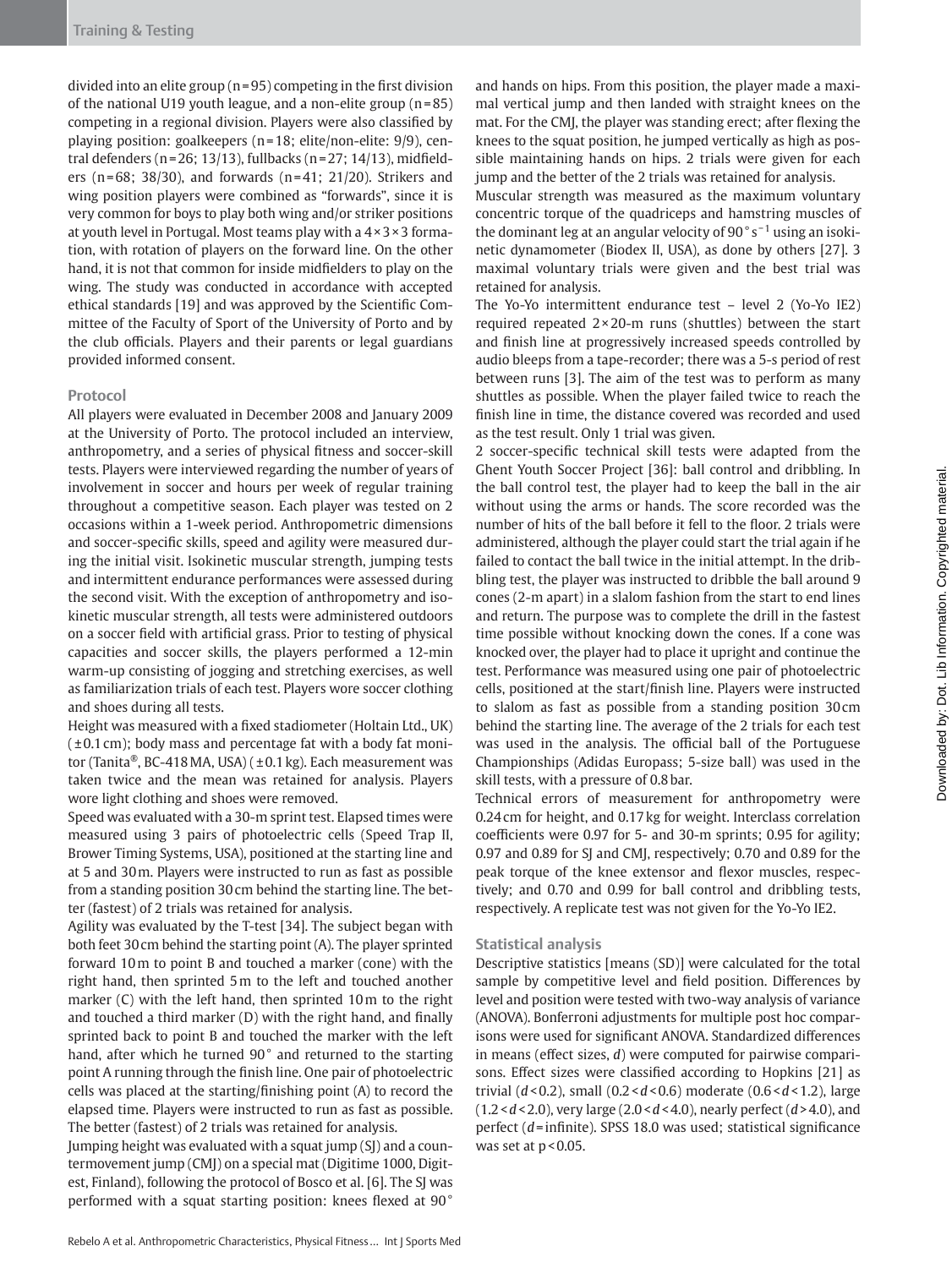|   | able 1 Characteristics of U19 soccer pl | avers by cor | ompetitive level and field posit |                              |       |           | tion. Values are mean (standard deviation) and effect size (d) calculated for pairwise comparisons within position |                              |       |           |       |
|---|-----------------------------------------|--------------|----------------------------------|------------------------------|-------|-----------|--------------------------------------------------------------------------------------------------------------------|------------------------------|-------|-----------|-------|
|   |                                         | š            |                                  | 8                            |       | œ         |                                                                                                                    | l⊫                           |       | ⋛         |       |
|   | Elite                                   | Non-Elite    | Elite                            | Non-Elite d                  | Elite | Non-Elite | Elite                                                                                                              | Non-Elite                    | Elite | Non-Elite |       |
| ğ | 18.2(0.6)                               | 17.9(0.4)    | $(0.600$ 18.3 $(0.6)$            | $18.1(0.6)$ 0.333 18.3 (0.6) |       |           | $17.9(0.6)$ 0.667 18.3 (0.6)                                                                                       | $18.1(0.6)$ 0.333 18.3 (0.6) |       | 18.1(0.5) | 0.364 |

body mass(kg) 78.7 (8.1) 70.4 (7.6) 1.057 (8.5) 0.581 68.4 (7.8) 0.681 68.4 (7.8) 0.733 71.6 (7.1) 71.6 (7.1) 71.6 71.6 (7.8) 0.47 0.4 (7.8.1) 0.641 71.6 (7.4) 0.489 height (cm) 178.1 (4.6) 174.5 (3.7) 0.867 183.3 (3.6) 178.1 (6.6) 1.020 174.7 (5.7) 171.2 (6.6) 0.569 174.8 (7.1) 173.7 (5.8) 0.171 175.1 (6.8) 173.1 (6.5) 0.301 body fat ( 4.5) 12.4 (4.5) 12.4 (4.5) 12.5 (4.5) 12.6 (4.6) 10.6 (3.6) 0.020 0.000 0.000 0.000 0.000 0.000 0.0<br>body fat (4.5) 12.4 (4.5) 12.4 (4.5) 12.4 (4.5) 12.4 (4.6) 10.4 (3.5) 0.000 0.000 0.000 0.000 0.000 0.000 0.00 years of experience 8.6 (2.4) 6.7 (2.6) 6.7 (2.6) 6.9 (2.8) 1.277 7.2 (2.7) 0.525 0.928 0.925 0.925 0.525 0.525

 $69.3(6.5)$ 

0.681

73.1 (7.8) 178.1 (6.6)

78.0 (6.6) 83.3 (3.6)

1.057

70.4 (7.6)  $174.5(3.7)$  $12.5(5.6)$  $6.7(2.6)$ 242 (33)

 $78.7(8.1)$  $(78.1(4.6))$  $12.4(4.5)$ 

 $174.7(5.7)$  $10.4(2.9)$  $8.5(2.7)$ 

1.020<br>0.028 1.277

> $10.6(3.5)$  $6.9(2.8)$

 $10.7(3.7)$  $9.9(1.9)$ 

0.020 0.760

0.867

68.4 (7.0)  $171.2(6.6)$  $10.4(2.6)$  $7.2(2.7)$ 244 (32)

0.489

68.3 (6.5)  $173.1(6.5)$  $11.8(3.5)$ 

 $71.7(7.4)$ 

 $0.641$ 0.171

66.6 (8.5)  $10.8(3.3)$  $7.0(3.6)$ 

 $71.6(7.1)$ 

 $173.7(5.8)$ 

74.8 (7.1)  $10.8(2.9)$ 

0.133<br>0.569

0.301

0.219<br>0.525<br>1.800

 $7.0(3.3)$ 

 $8.6(2.8)$ 

0.714

 $9.0(2.0)$ 

 $0.000$ <br> $0.481$ 1,758

 $11.1(2.9)$ 75.1 (6.8)

 $0.000$ 

251 (27)

305 (33)

2.031

242 (32)

307 (32)

308 (33) 242 (33) 2.000 305 (33) 244 (32) 1.877 302 (34) 244 (32) 1.758 307 (32) 242 (32) 2.031 305 (33) 251 (27) 1.800

302 (34)

1.877

244 (32)

305 (33)

2.000

per year

hours of training

hours of training

years of experience

body fat (%) height (cm)

 $8.6(2.4)$ 

308 (33)

(years)

body mass (kg)

GK, goalkeeper; CD, central defender; FB, fullback; MF, midfielder; FW, forward GK, goalkeeper; CD, central defender; FB, fullback; MF, midfi elder; FW, forward

#### Results

▼

 Descriptive statistics for anthropometric and training characteristics of players by competitive level and field position are summarized in **○ Table 1**. There was no interaction effect between competitive level and fi eld position in anthropometric and training characteristics (p > 0.05). Nevertheless, elite goalkeepers and central defenders tended to be taller and heavier than non-elite players in their respective positions (0.6 < d < 1.2). Elite midfielders presented moderate differences in body mass, but not in height compared to non-elite midfielders. Small differences in weight and height were observed among fullbacks and forwards. Estimated percentage body fat did not vary by competitive level within fi eld positions. Independent of position, elite players presented more hours of training per year than non-elite players (*d* > 1.2). Large differences, favouring elite players, were observed for years of practice experience among central defenders (*d*>1.2), whereas moderate differences were detected among goalkeepers and midfielders (0.6 < d < 1.2).

There was no interaction effect between competitive level and field position in any of the functional or skill tests  $(p > 0.05)$ . Therefore, effect size statistics were calculated for comparisons of players by position within competitive level. Functional and technical performances of elite and non-elite players by fi eld position are summarized in  $\circ$  Table 2. Large to very large effect sizes were observed only for pairwise comparisons among goalkeepers and central defenders by competitive level, respectively. Elite goalkeepers tended to perform better than the non-elite in all tests; differences were observed for SJ, Yo-Yo IE2, ball control  $(d>1.2)$ , and CMJ  $(d>2)$ . Moderate differences were also noted for peak torque of the knee extensor and flexor muscles, 5- and 30-m sprint, and agility performances. Elite central defenders tended to differ from the non-elite in SJ and ball control  $(d>1.2)$ , while differences for agility and Yo-Yo IE2 performances were moderate. Moderate differences were also observed within fullbacks in 5- and 30-m sprint, agility and Yo-Yo IE2 performances. Elite midfielders presented moderate differences in peak torque of the knee fl exor muscles, 5- and 30-m sprint, agility, Yo-Yo IE2, and ball control compared to the non-elite midfielders. Elite forwards presented moderate differences in peak torque of the knee flexor muscles, agility and Yo-Yo IE2 performances compared to non-elite forwards.

#### **Discussion**

#### ▼

In this study, position-specific differences in terms of size, function and skill were noted between elite and non-elite U19 players. Overall, elite players tended to be taller and heavier than non-elite players, but the differences in body size discriminated primarily goalkeepers and central defenders by competitive level. A previous study showed that adult players attaining higher levels of play were, on average, differentiated from amateur players in height and/or body mass [23]. Studies of adolescent (13–15 years) and adult players showed that defenders and goalkeepers tended to be the tallest and heaviest, while mid fielders and forwards tended to be the shortest and lightest [15, 24, 38]. The results were generally expected given the playing demands associated with the respective positions and perhaps the perceived needs of coaches. Physical contact and jumping to contest aerial balls are expected among goalkeepers and central defenders. On the other hand, fullbacks, mid fi elders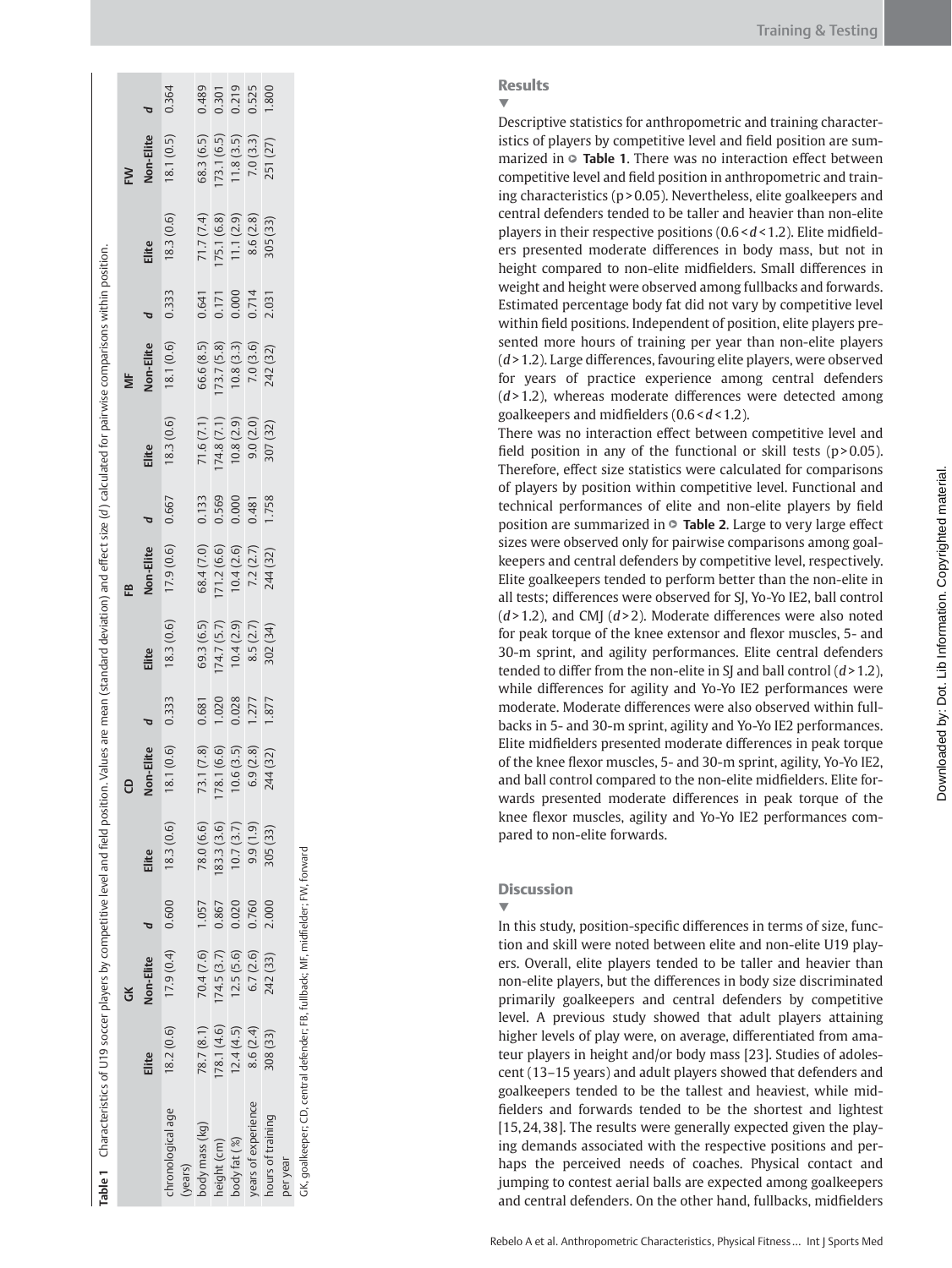|                              | Table 2 Performances of U19 soccer players in all tests by competitive level within                                                                                                                                                                                                                                                          |             |       |                                  |                                                  |       |             |              |       | each field position. Values are means (standard deviations) and effect size (d) calculated for pairwise comparisons within position. |              |       |             |             |       |
|------------------------------|----------------------------------------------------------------------------------------------------------------------------------------------------------------------------------------------------------------------------------------------------------------------------------------------------------------------------------------------|-------------|-------|----------------------------------|--------------------------------------------------|-------|-------------|--------------|-------|--------------------------------------------------------------------------------------------------------------------------------------|--------------|-------|-------------|-------------|-------|
|                              |                                                                                                                                                                                                                                                                                                                                              | č           |       |                                  |                                                  |       |             | FB           |       |                                                                                                                                      |              |       |             | FW          |       |
|                              | Elite                                                                                                                                                                                                                                                                                                                                        | Non-Elite   |       | Elite                            | Non-Elite                                        |       | Elite       | Non-Elite    |       |                                                                                                                                      | Non-Elite    |       | Elite       | Non-Elite   |       |
| S(cm)                        | 40.9 (5.0)                                                                                                                                                                                                                                                                                                                                   | 34.2 (6.0)  | 1,218 | 41.8 (6.0)                       |                                                  | 1.340 | 34.8 (5.0)  | 35.7 (5.0)   | 0.180 | 36.1 (4.0)                                                                                                                           | 34.4 (6.0)   | 0.340 | 37.9 (5.0)  | 35.6 (6.0)  | 0.418 |
| $CM$ (cm)                    | 41.9 (6.0)                                                                                                                                                                                                                                                                                                                                   | 32.8(1.4)   | 2.459 | 40.6 (5.0)                       | 35.1 (4.0)<br>39.7 (5.0)<br>215 (43)<br>114 (27) | 0.180 | 36.8 (5.0)  | 37.5(5.0)    | 0.140 | 37.8(4.0)                                                                                                                            | 37.6 (6.0)   | 0.040 | 40.4(5.0)   | 38.3 (6.0)  | 0.382 |
| $T_{ext}(N \cdot m)$         | 236 (33)                                                                                                                                                                                                                                                                                                                                     | 202 (44)    | 0.883 | 235 (37)                         |                                                  | 0.500 | 197 (14)    | 200 (30)     | 0.136 | 203 (37)                                                                                                                             | 195 (24)     | 0.262 | 215(31)     | 198 (36)    | 0.507 |
| $T_{\text{flex}}(N \cdot m)$ | 117(35)                                                                                                                                                                                                                                                                                                                                      | 91 (28)     | 0.825 | 115 (19)                         |                                                  | 0.043 | 104(13)     | 108 (25)     | 0.211 | 109 (20)                                                                                                                             | (6)00(1)     | 0.621 | 122(23)     | 96 (24)     | 1.106 |
| $T_{5m}(s)$                  | 0.03(0.06)                                                                                                                                                                                                                                                                                                                                   | 1.15(0.16)  | 1.091 | 1.06(0.07)                       | (60.0)<br>1.07                                   | 0.125 | 1.03(0.06)  | 1.12(0.12)   | 1.000 | 1.06 (0.06)                                                                                                                          | 1.13(0.10)   | 0.875 | 1.06(0.06)  | 1.08(0.13)  | 0.211 |
| $T_{30m}(s)$                 | 4.31 (0.18)                                                                                                                                                                                                                                                                                                                                  | 4.56(0.37)  | 0.909 | 4.29 (0.08)                      | (0.18)<br>4.27                                   | 0.154 | 4.23(0.18)  | 4.35 (0.21)  | 0.615 | 4.30 (0.15)                                                                                                                          | 4.39 (0.15)  | 0.600 | 4.27(0.13)  | 4.31 (0.27) | 0.200 |
| agility (s)                  | 9.02(0.33)                                                                                                                                                                                                                                                                                                                                   | 9.39 (0.46) | 0.937 | 8.86 (0.27)                      | (0.46)<br>9.09                                   | 0.630 | 8.87 (0.23) | 9.07(0.28)   | 0.784 | 8.88(0.24)                                                                                                                           | 9.21 (0.38)  | 1.065 | 8.84 (0.26) | 9.18(0.51)  | 0.883 |
| Yo-Yo IE2 (m)                | 992 (214)                                                                                                                                                                                                                                                                                                                                    | 647 (247)   | 1.497 | 1354(331)                        | (396)<br>1091                                    | 0.724 | 1433 (546)  | 1076 (298)   | 0.846 | 464 (392)                                                                                                                            | 043 (346)    | 1.141 | 328 (415)   | 022(353)    | 0.797 |
| ball <sub>cont</sub> (hits)  | 106(44)                                                                                                                                                                                                                                                                                                                                      | 53 (43)     | 1.218 | 143 (49)                         | 81 (51)                                          | 1.240 | 111 (58)    | 80(50)       | 0.574 | 173 (36)                                                                                                                             | 129 (64)     | 0.880 | 130 (62)    | 126 (55)    | 0.068 |
| dribbling (s)                | 16.89 (1.72)                                                                                                                                                                                                                                                                                                                                 |             |       | $17.82(1.81)$ 0.527 15.15 (0.97) | (1.47)<br>15.73                                  | 0.475 | 15.97(1.15) | 16.63 (1.06) | 0.597 | 15.01(1.41)                                                                                                                          | 15.81 (1.63) | 0.526 | 15.37(1.69) | 15.51(1.18) | 0.098 |
|                              | SJ, squat jump; PT <sub>ext</sub> , peak torque extension; PT <sub>flex</sub> , peak torque flexion; T <sub>sm</sub> , time 5-m sprint; T <sub>30m</sub> , time 30-m sprint; Ball <sub>oan</sub> , ball control; Yo-Yo inE2, Yo-Yo internittent endurance test – level 2; GK, goalkee<br>defender: FB. fullback: MD. midfielder: FW. forward |             |       |                                  |                                                  |       |             |              |       |                                                                                                                                      |              |       |             |             |       |

and forwards are required to move more skilfully and efficiently over greater distances throughout the pitch, so that smaller size and especially lower mass may be an advantage [8]. It was not clear, however, if the size difference between elite and non-elite players among goalkeepers and central defenders was a function of coach/trainer selection per se, differential success of taller and heavier players, or both.

 Elite players tended to present more years of soccer experience and hours of training during the season than non-elite players. By inference, total time in systematic practice may be critical in the development of youth soccer players. Nevertheless, the hours of experience/training accumulated by elite players (~2 750 h) were far less than the suggested 10 000 h in models of deliberate practice [1,13,20]. It is not known, however, if any players in the present study will become top-class players in the future. However, performances in physical fitness and technical tests suggested that differences between elite and non-elite players might be related to training or selection.

 Overall, the sample of elite U19 Portuguese soccer players did not perform as well as top-class adult soccer players in the 5-m sprint (~0.14s) [29], 30-m sprint (~0.07s) [9], agility (~0.82s) [ $10$ ], SJ and CMJ (~4.7 and ~5.8 cm, respectively) [ $29$ ], Yo-Yo IE2  $(-1200 \,\mathrm{m})$  [7], and in isokinetic strength of knee extensor and flexor muscles ( $\sim$ 15 N $\cdot$ m in both limbs) [27]. The reduced fitness of elite U19 players compared with top-class players may reflect insufficient time in deliberate training and/or practice, but sampling variation and individual differences per se must also be considered in evaluating the comparisons. Although elite U19 players presented, on average, better athletic profiles than nonelite players, the differences between competitive levels were not consistently evident within each field position.

 Stature has been consistently reported as a prerequisite for goalkeepers at the elite level [5]; greater anaerobic power is also considered essential for successful goalkeeping [33,35]. Although the activities of goalkeepers are not as great as those of field players during a match, high-intensity actions (e. g. dives, jumps, sprints) are ordinarily decisive to the final score [12]. Observations in the present study were generally consistent with these expectations for goalkeepers. Elite U19 goalkeepers were largely differentiated from non-elite goalkeepers in stature and body mass, and in vertical jump performance; elite goalkeepers also tended to present better sprint and agility and higher levels of lower-limb strength. Interestingly, elite goalkeepers also differed from the non-elite in intermittent endurance capacity and ball control skill. Given the need of high training exposure, elite goalkeepers more likely participate in field-based team drills, such as ball possession drills and small-sided games. As a caveat, however, it was not clear if the differences in fitness and skills between elite and non-elite goalkeepers were due to differential selection criteria for the position, exposure to training, or both. Stature, body mass, vertical jump (squat jump), and technical skills also appeared to discriminate elite from non-elite central defenders. The observations are generally consistent with coach expectations for players in this position, as activities of central defenders often involve body contact with opposing players, as well as aerial duels to sustain long ball passes and crosses. Additionally, ball control test scores suggested that elite central defenders should have the technical skills to cope with offensive build up situations. At lower competitive levels, central defenders may be largely engaged in position-specific defensive tasks. Frequent involvement with the ball and successful performance in skill-related activities are important determinants of success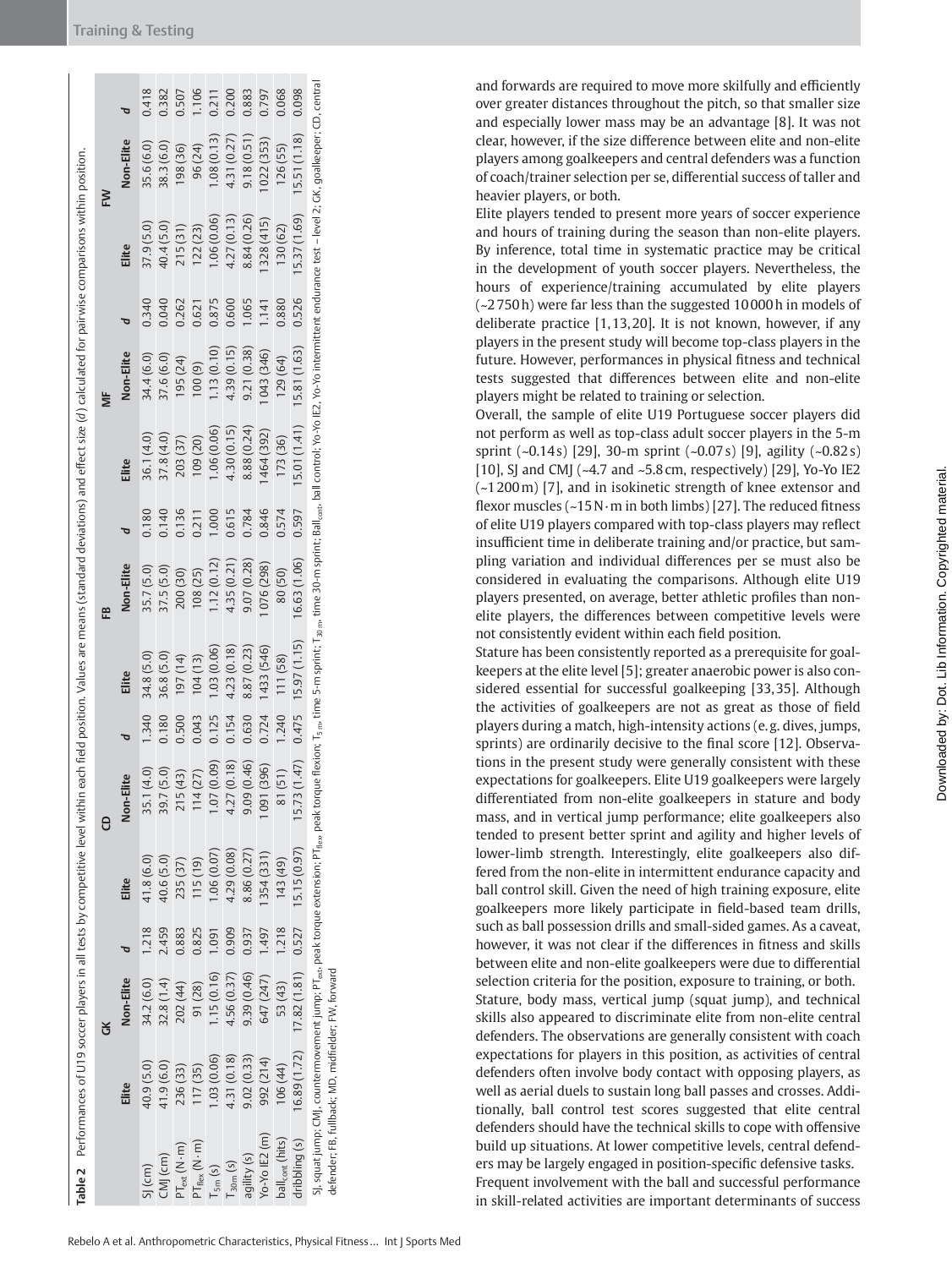in soccer [18,33,36]. In the present study, technical skill was a major distinguishing factor among goalkeepers and central defenders, respectively, by competitive level, while a moderate difference was noted between elite and non-elite midfielders. Of interest, differences between elite and non-elite forwards in both technical skill tests were trivial, suggesting that other factors (e. g. shooting accuracy, heading, anticipation, among others) might be important for this field position at higher levels of competition.

 Agility and intermittent endurance appeared to distinguish elite from non-elite central defenders, fullbacks, midfielders and forwards. Speed was also a discriminating factor within fullbacks and midfielders by level of competition. By inference, the results suggested that elite outfield players performed better in tests that assessed physical qualities related to the position-specific demands of match play. Of necessity, soccer players must adapt to the physical demands of the game, and moderate to high levels of speed, agility, and aerobic endurance have been described as important physiological qualities for elite soccer; the ability to tolerate systematic training is also clearly important [33]. Performances of elite relative to non-elite players also suggest a need for greater ability to sustain high work rates during a match and to recover quickly from all-out efforts [2,33]. This is particularly relevant since performances on intermittent high-intensity tests and distances covered at high-intensity during a match are significantly related [4, 22, 28].

In summary, the differential experience and training time between elite and non-elite players may have contributed to the observed differences in fitness and technical skill. Stature, body mass and strength appeared to be important discriminant factors by competitive level among goalkeepers and central defenders, respectively. Agility and aerobic endurance distinguished elite from non-elite players within all positions. Better technical skills may also be determinants of success among elite compared to non-elite goalkeepers and central defenders. In conclusion, body size and specific physical fitness and technical skills differed among U19 players by competitive level and field position. These characteristics likely influence the selection and training of players at younger ages, although it is not clear if this reflects self-selection, selection by coaches, clubs or other officials, or some combination of both.

## Acknowledgements

▼

 João Brito acknowledges the Fundação para a Ciência e a Tecnologia regarding the grant SFRH/BD/44702/2008.

- Innovation and Intervention in Sport, Porto, Portugal<br><sup>2</sup> Faculdade de Desporto, Kinanthropometry Lab, Porto, Portugal<br><sup>3</sup> University of Coimbra, Estadio Universitario de Coimbra, Coimbra,
- Portugal<br><sup>4</sup> Faculty of Sport Sciences and Physical Education, University of Coimbra,
- Coimbra, Portugal<br><sup>5</sup> Department of Exercise and Sport Sciences, Section of Human Physiology,
- University of Copenhagen, Copenhagen, Denmark<br><sup>6</sup> Department of Kinesiology and Health Education, University of Texas at
- Austin, Austin, Texas, United States<br><sup>7</sup> Faculty of Sport University of Porto, Kinanthropometry, Porto, Portugal

References

- 1 *Baker J*, *Coté J*, *Abernethy B*. Sport-specific practice and the development of expert decision making in team ball sports. J Appl Psychol 2003; 15: 12-25
- 2 *Bangsbo J.* Fitness Training in Football A Scientific Approach. Bagsvaerd: HO+Storm, 1994
- 3 *Bangsbo J. Yo-Yo Tests. Copenhagen: HO+Storm, 1996*
- 4 *Bangsbo J* , *Mohr M* , *Krustrup P* . Physical and metabolic demands of training and match-play in the elite football player. J Sports Sci 2006; 24 : 665 – 674
- 5 *Bloomfi eld J* , *Polman R* , *Butterly R* , *O'Donoghue P* . Analysis of age, stature, body mass, BMI and quality of elite soccer players from 4 European Leagues. J Sports Med Phys Fitness 2005; 45: 58-67
- 6 *Bosco C* , *Luhtanen P* , *Komi P* . A simple method for measurement of mechanical power in jumping. Eur J Appl Physiol 1983; 50: 273-282
- 7 *Bradley P* , *Mohr M* , *Bendiksen M* , *Randers M* , *Flindt M* , *Barnes C* , *Hood P* , *Gomez A* , *Andersen J* , *Di Mascio M* , *Bangsbo J* , *Krustrup P* . Sub-maximal and maximal Yo-Yo intermittent endurance test level 2: heart rate response, reproducibility and application to elite soccer. Eur J Appl Physiol 2011; 111: 969-978
- 8 *Buchheit M* , *Mendez-Villanueva A* , *Simpson B* , *Bourdon P* . Match running performance and fitness in youth soccer. Int J Sports Med 2010; 31 : 818 – 825
- 9 *Cometti G* , *Maffi uletti N* , *Pousson M* , *Chatard J* , *Maff ulli N* . Isokinetic strength and anaerobic power of elite, subelite and amateur French soccer players. Int J Sports Med 2001; 22: 45-51
- 10 *Cressey E, West C, Tiberio D, Kraemer W, Maresh C. The effects of ten* weeks of lower-body unstable surface training on markers of athletic performance. J Strength Cond Res 2007; 21: 561-567
- 11 *Di Salvo V* , *Baron R* , *Tschan H* , *Calderon M* , *Bachl N* , *Pigozzi F* . Performance characteristics according to playing position in elite soccer. Int J Sports Med 2007; 28: 222-227
- 12 *Di Salvo V* , *Benito PJ* , *Calderon FJ* , *Di Salvo M* , *Pigozzi F* . Activity profi le of elite goalkeepers during football match-play. J Sports Med Phys Fitness 2008: 48: 443-446
- 13 *Ericsson K* , *Krampe R* , *Tesch-Römer C* . The role of deliberate practice in the acquisition of expert performance. Psych Rev 1993; 100: 363-406
- 14 *Figueiredo A* , *Goncalves C* , *Coelho M* , *Malina RM* . Characteristics of youth soccer players who drop out, persist or move up. J Sports Sci 2009 ; 27 : 883 – 891
- 15 *Gil S* , *Gil J* , *Ruiz F* , *Irazusta A* , *Irazusta J* . Physiological and anthropometric characteristics of young soccer players according to their playing position: relevance for the selection process . J Strength Cond Res 2007; 21: 438-445
- 16 *Gissis I* , *Papadopoulos C* , *Kalapotharakos V* , *Sotiropoulos A* , *Komsis G* , *Manolopoulos E* . Strength and speed characteristics of elite, subelite, and recreational young soccer players. Res Sports Med 2006; 14: 205 – 214
- 17 *Gravina L* , *Gil S* , *Ruiz F* , *Zubero J* , *Gil J* , *Irazusta J* . Anthropometric and physiological differences between first team and reserve soccer players aged 10-14 years at the beginning and end of the season. J Strength Cond Res 2008; 22: 1308-1314
- 18 *Hansen L* , *Bangsbo J* , *Twisk J* , *Klausen K* . Development of muscle strength in relation to training level and testosterone in young male soccer players. J Appl Physiol 1999; 87: 1141-1147
- 19 *Harriss DJ* , *Atkinson G* . Update ethical standards in sport and exercise science research. Int J Sports Med 2011; 32: 819-821
- 20 *Helsen W* , *Hodges N* , *Van Winckel J* , *Starkes J* . The roles of talent, physical precocity and practice in the development of soccer expertise. J Sports Sci 2000: 18: 727-736
- 21 *Hopkins WG*. Linear models and effect magnitudes for research, clinical and practical applications. Sportscience 2010; 14: 49-57
- 22 *Krustrup P* , *Mohr M* , *Amstrup T* , *Rysgaard T* , *Johansen J* , *Steensberg A* , *Pedersen P, Bangsbo J. The Yo-Yo intermittent recovery test: physi*ological response, reliability, and validity. Med Sci Sports Exerc 2003; 35 : 697 – 705
- 23 *le Gall F* , *Carling C* , *Williams M* , *Reilly T* . Anthropometric and fi tness characteristics of international, professional and amateur male graduate soccer players from an elite youth academy. J Sci Med Sport 2010; 13: 90-95
- 24 *Malina RM* , *Cumming S* , *Kontos A* , *Eisenmann J* , *Ribeiro B* , *Aroso J* . Maturity-associated variation in sport-specific skills of youth soccer players aged 13-15 years. J Sports Sci 2005; 23: 515-522
- 25 *Malina RM* , *Eisenmann J* , *Cumming S* , *Ribeiro B* , *Aroso J* . Maturityassociated variation in the growth and functional capacities of youth football (soccer) players 13-15 years. Eur J Appl Physiol 2004; 91: 555 – 562

**Affi liations**

<sup>&</sup>lt;sup>1</sup> Faculty of Sport – University of Porto, Centre of Research, Education,